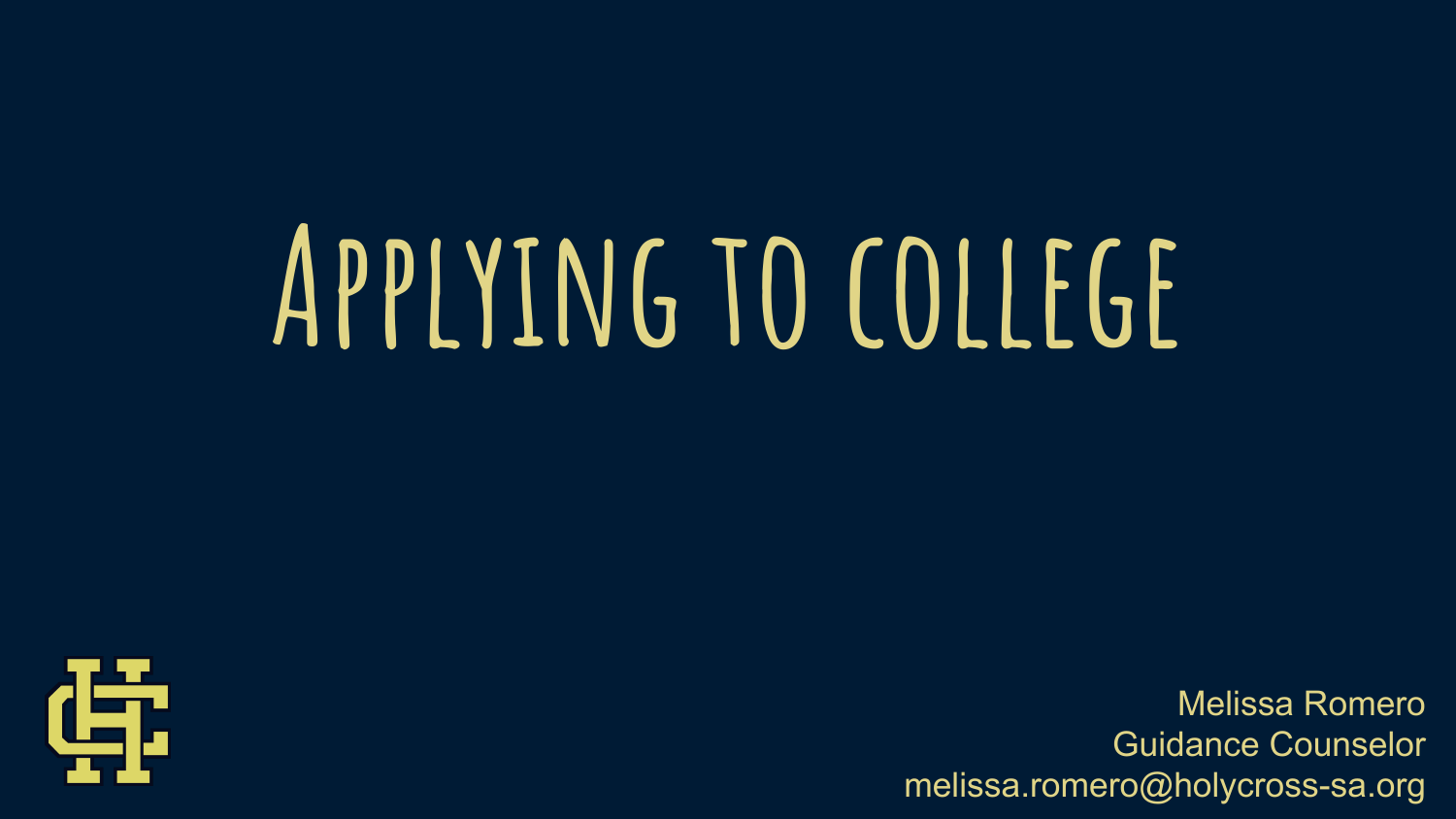## **Application types & Deadlines**

- **Rolling Admission**: the college accepts applications year round, therefore, students may submit an application at any time. There is no hard deadline date.
- **Early Decision**: a student who is accepted as an early decision applicant must attend the college. This is a binding agreement.
- **Early Action**: students receive an early response to their application but do not have to officially commit to the college until the May 1 National Decision Day.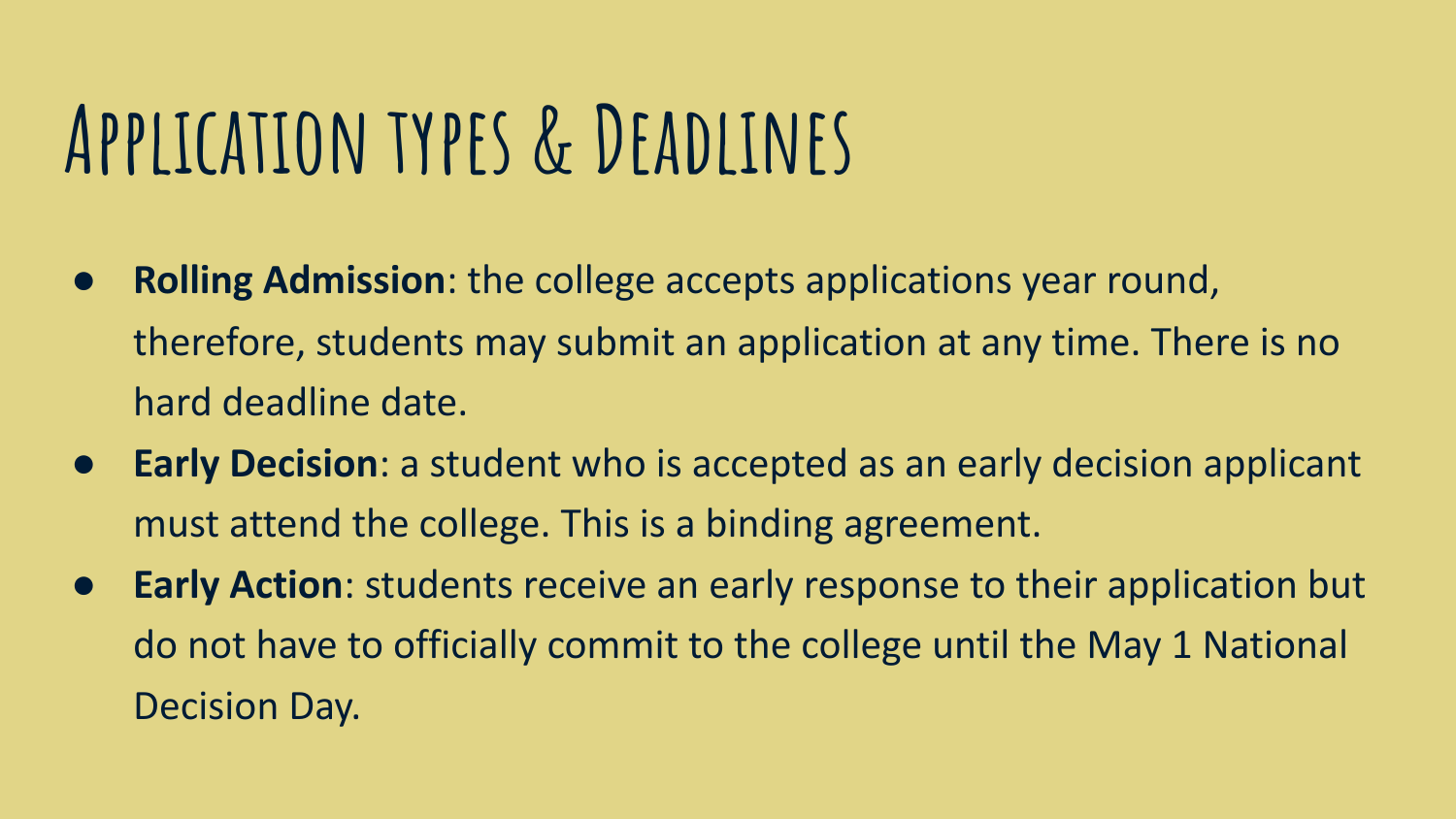## **Step one: SUbmit College Application(s)**

**Common Application**: www.commonapp.org (link account to Naviance)

**ApplyTexas:** www.applytexas.org

**College/University website**

\*Be mindful of college application fees. Contact Ms. Romero for more information about application fee waivers!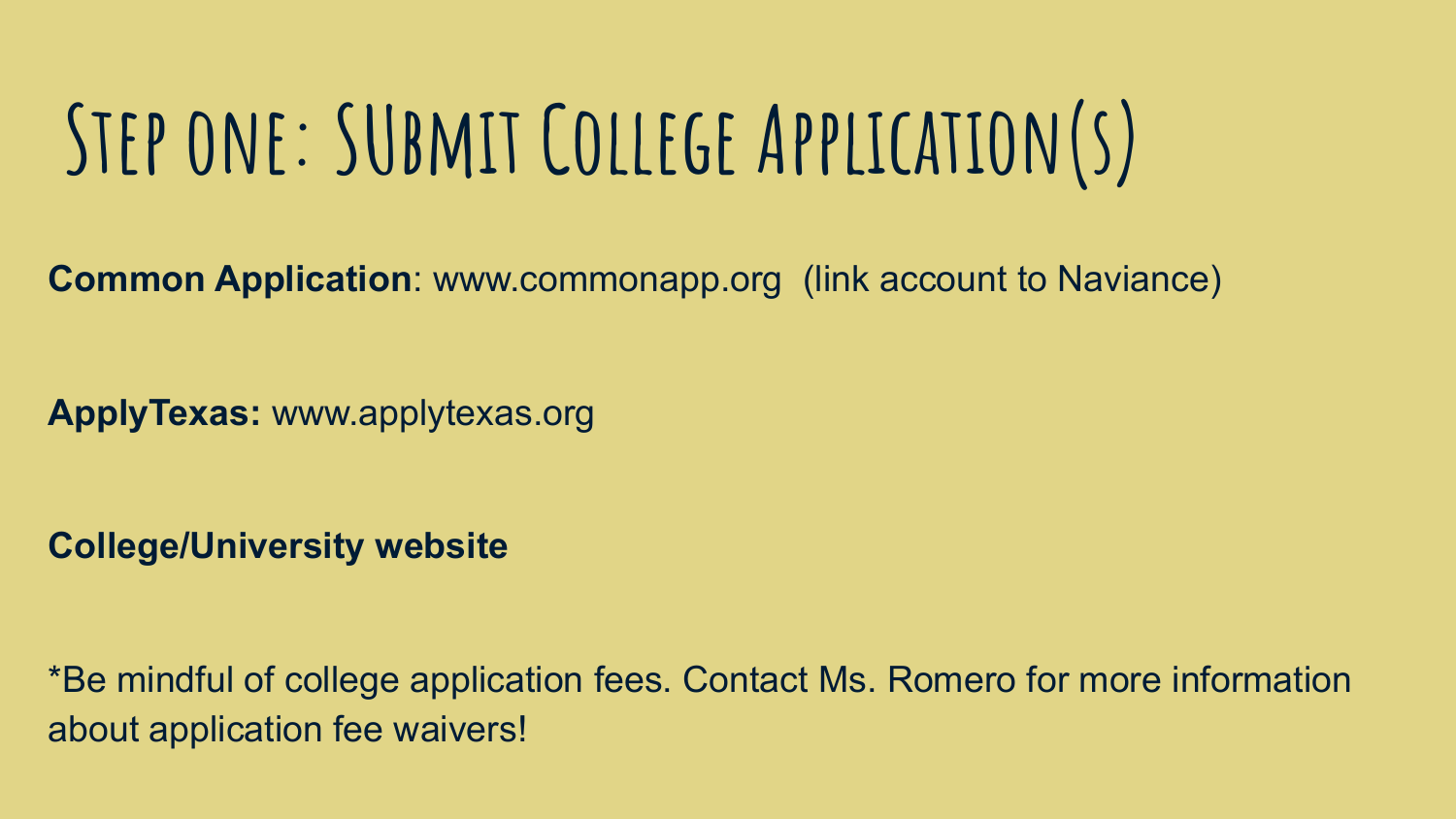### **Step two: submit request for transcript & test scores**

**1**. Login to your **[Naviance Student account](https://student.naviance.com/hcsa)**

**2**. Go to the "Colleges" tab

**3**. Click on "Colleges I'm Applying To". Then click on the plus sign inside of the pink circle

**4**. Select the school

**5**. Select the application type--Regular Decision, Early Action, Early Decision, Rolling (\*If unsure, check your application document and/or ask Ms. Romero)

**6**. Indicate how you are applying (Common App, Directly to Institution, etc.)

**7**. Click "Add and request transcript"

**8**. Allow 72 hours to process. Students can check their transcript request status by clicking the "Manage Transcripts" tab.

 \*Some colleges may still require students to submit test official scores through their CollegeBoard or ACT account.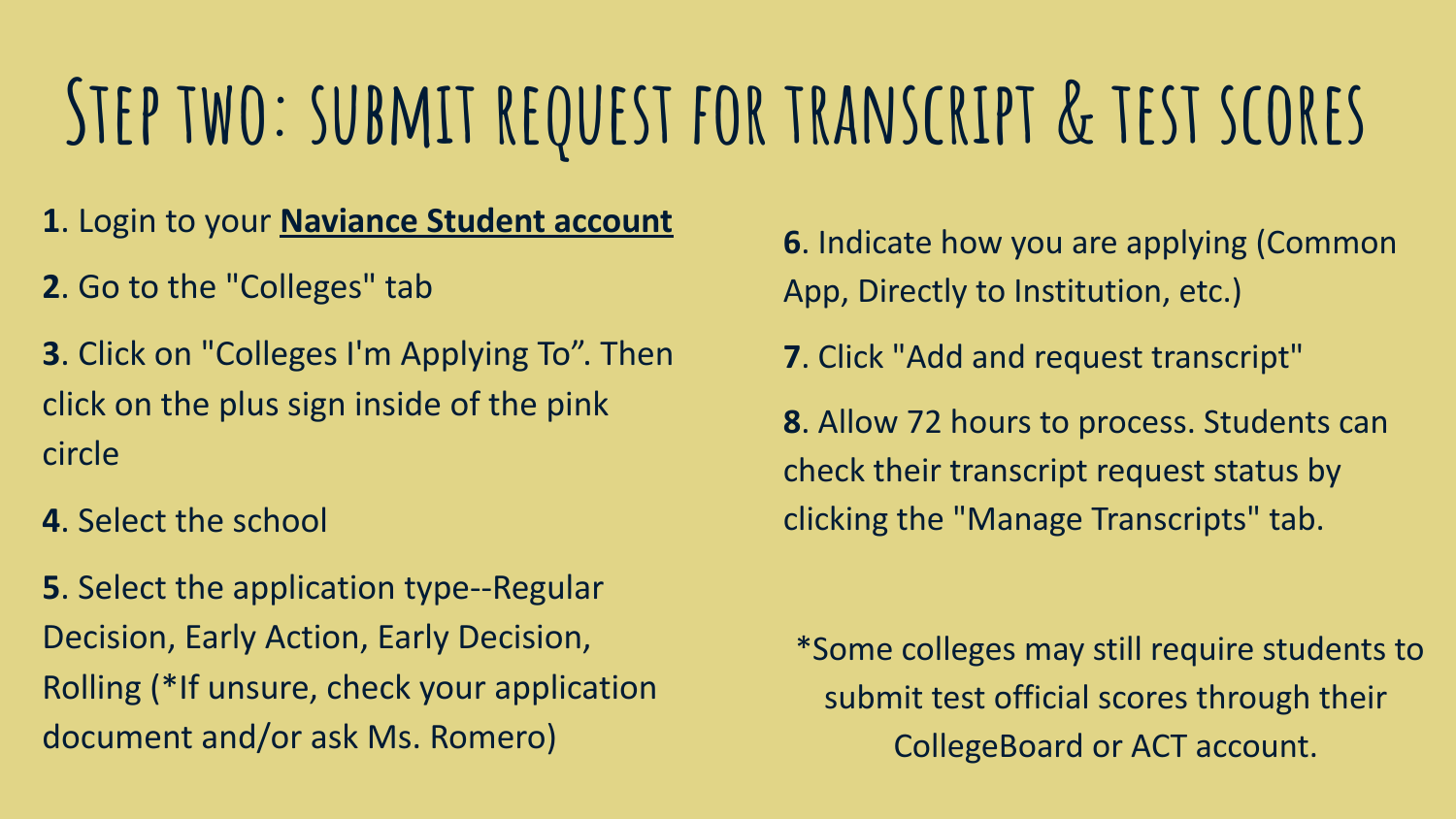## **Step three: submit/Complete additional items**

- Test scores (optional)
- **Resume**
- Letter(s) of Recommendation
- **Essay/Short answer responses**
- Personal Statement
- **Visit campus**
- Interview with Admission Counselor
- **Official AP Scores through** [Collegeboard](https://www.collegeboard.org/) (if applicable)
- **Official College Transcript for Dual** Credit courses (if applicable)

**Reminder**: Check your email regularly for status updates from the colleges you have applied to!